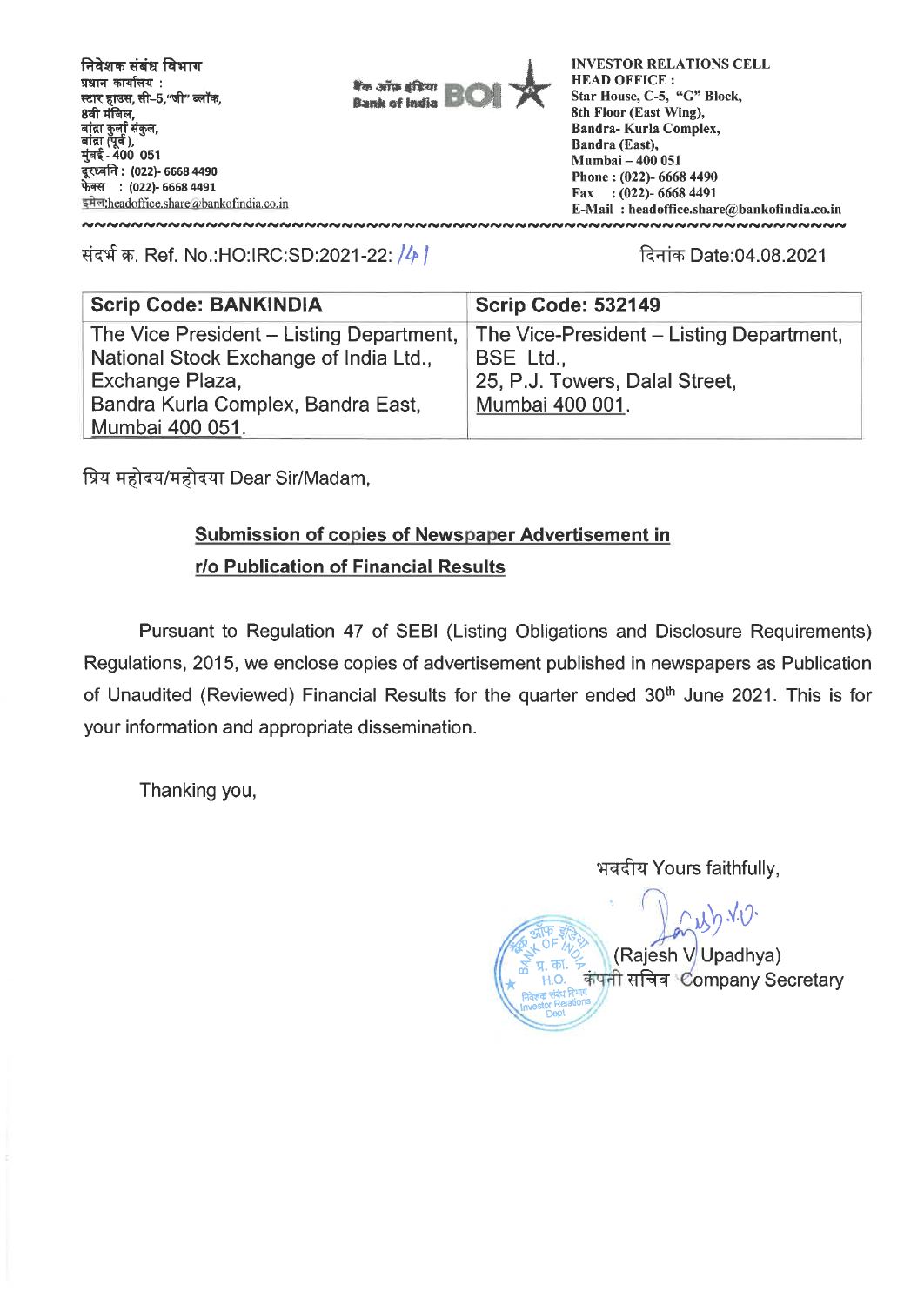

नई दिल्ली | 4 अगस्त 2021 बुधवार बिज़नेस स्टैंडर्ड

 $\Delta$ 

प्र. का. 'n  $H.O.$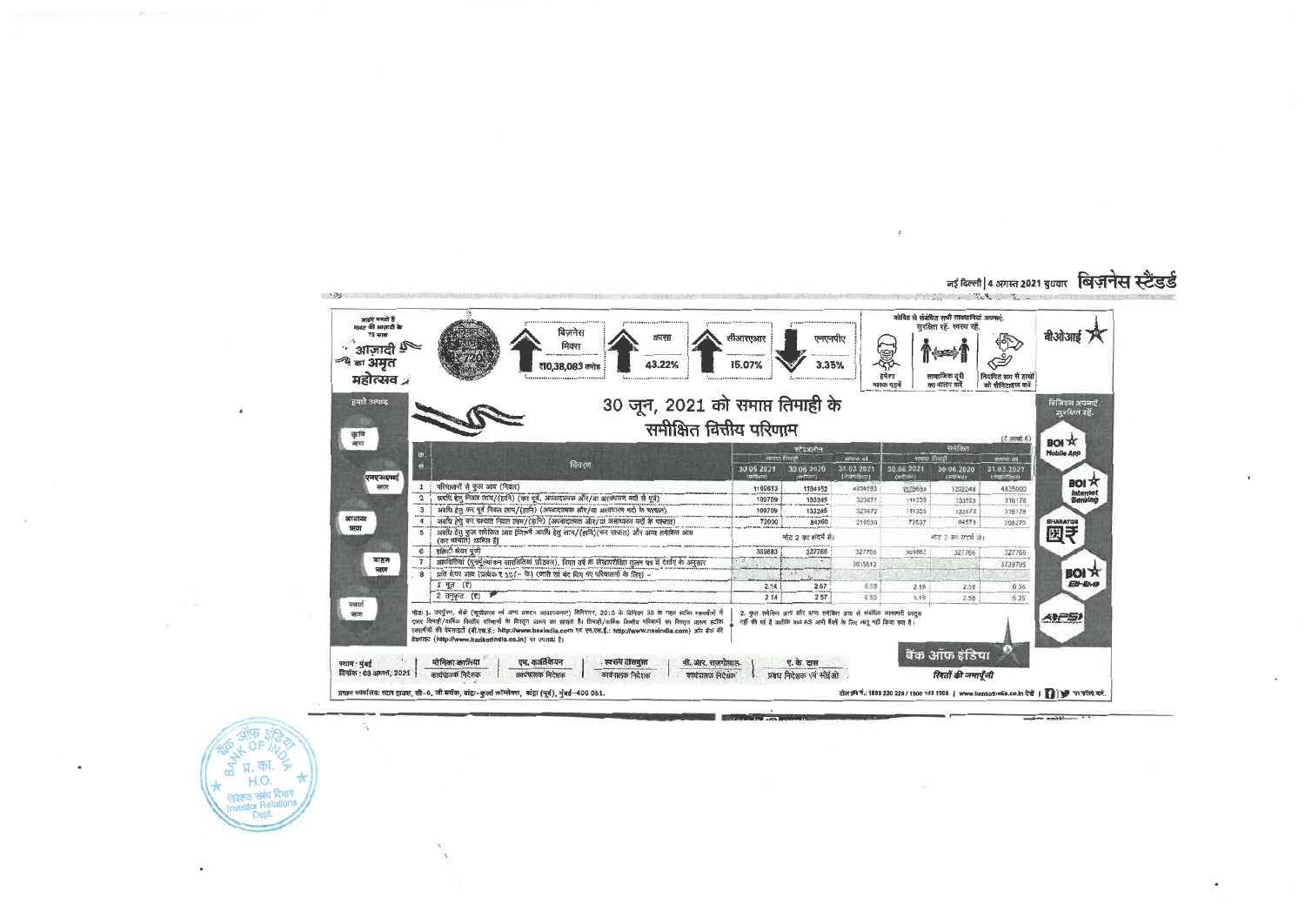| पशा साजरी करूपा<br><b>Stereoffen</b><br>$- a$<br>ामन<br>महोत्सव 2 | निव्यळ<br>बिझनेस<br>कासा<br>नफा<br>मिक्स<br>₹720 ਕੀਟੀ<br>43.22%<br>र10,38,083 कोटी                                                                                                                                                                                                                                                                                                                                                                                                                                                                                                                       | सलारएआर<br>15.07% | एनएनपीए<br>3.35%                         |                        | ने हमी<br>मास्क बापरा | कोविड संबंधित सर्व खबरदारी च्या.<br>सर्वजैस्त रहा, लिखेमी रहा<br>अंतर ठेवा | नेयमितपणे हात<br>समिटाइस करा                                                                          | वीओआय                              |  |
|-------------------------------------------------------------------|----------------------------------------------------------------------------------------------------------------------------------------------------------------------------------------------------------------------------------------------------------------------------------------------------------------------------------------------------------------------------------------------------------------------------------------------------------------------------------------------------------------------------------------------------------------------------------------------------------|-------------------|------------------------------------------|------------------------|-----------------------|----------------------------------------------------------------------------|-------------------------------------------------------------------------------------------------------|------------------------------------|--|
| आमचे प्रोडक्टरा                                                   | 30 जून, 2021 रोजी संपलेल्या तिमाहीचे                                                                                                                                                                                                                                                                                                                                                                                                                                                                                                                                                                     |                   |                                          |                        |                       |                                                                            |                                                                                                       | डिजिटेस वापरा<br>न्त्यातिहत न्यारा |  |
|                                                                   | पुनरावलोकन केलेले वित्तीय निष्कर्ष                                                                                                                                                                                                                                                                                                                                                                                                                                                                                                                                                                       |                   |                                          |                        |                       |                                                                            |                                                                                                       |                                    |  |
| कृषा<br>zerof                                                     |                                                                                                                                                                                                                                                                                                                                                                                                                                                                                                                                                                                                          |                   |                                          |                        |                       |                                                                            | (रे साखां मध्ये)                                                                                      | BOI大                               |  |
|                                                                   | 田                                                                                                                                                                                                                                                                                                                                                                                                                                                                                                                                                                                                        | worst from        | स्टब्रअलॉम                               |                        | जपत्वली विमारी        | 73313                                                                      |                                                                                                       | <b>Mobile App</b>                  |  |
|                                                                   | तपशील                                                                                                                                                                                                                                                                                                                                                                                                                                                                                                                                                                                                    | 30.06.2021        | 30.06.2020                               | zimok mi<br>31.03.2021 | 30 06 2021            | 36.06.2020                                                                 | WITH LINE<br>31.03.2021                                                                               |                                    |  |
| <u>इमए सएमह</u>                                                   |                                                                                                                                                                                                                                                                                                                                                                                                                                                                                                                                                                                                          | Esperante #182    | <b>TERRIFICATIO</b>                      | <b>GONFORTAINS</b>     | पूर्णगायनोतीसहर       | 不管中心的机构过去                                                                  | campelding).                                                                                          | <b>BOI</b> <sub>7</sub>            |  |
| कर्ज                                                              | कामकामातून एकम उत्पन्न (निवाळ)<br>कालवधीसाठी निवाळ नगर/(तोटा) (कायूर्व, अपवादात्मक आणि/किंवा असाधारण कारीपूर्व)                                                                                                                                                                                                                                                                                                                                                                                                                                                                                          | 1169813           | 1194152<br>133245                        | 4804093                | 1176638               | 1202248                                                                    | 4835000                                                                                               | Internet<br>Banking                |  |
|                                                                   | कासायधीसाठी निवाळ नगर/(तीटा) करपूर्व (अपवादात्मक आणि/किंवा असाधारण बाबीपबात)<br>3                                                                                                                                                                                                                                                                                                                                                                                                                                                                                                                        | 109709<br>109709  | 133245                                   | 323672<br>323672       | 111355<br>111355      | 133573<br>133573                                                           | 316178<br>316178                                                                                      |                                    |  |
| णुष्ठ<br>स्राज                                                    | नवआयधीसाठी निवाळ नगर/(तोटा) करपशत (अपवादात्मवा आणि/विचा असाधारण बाबींपश्चात)                                                                                                                                                                                                                                                                                                                                                                                                                                                                                                                             | 72000             | 84360                                    | 216030                 | 73537                 | <b>B4578</b>                                                               | 208275                                                                                                | <b>ШНАЛИЗУОР</b>                   |  |
|                                                                   | वडलायधीचे एकूण सर्वसमावेशक जयन्त (ज्यात वडलावधीया नग्त/(तोटा) (फायबात) आणि<br>अन्य सर्वसमावेशक उत्पन्न (करणशत) समाविष्ट आहे                                                                                                                                                                                                                                                                                                                                                                                                                                                                              |                   | ਟੀਧ 2 ਧਲ                                 |                        |                       | टीप 2 पहा                                                                  |                                                                                                       | 図マ                                 |  |
|                                                                   | इक्विटी सममाग पांडवल<br>8                                                                                                                                                                                                                                                                                                                                                                                                                                                                                                                                                                                | 369683            | 327768                                   | 327766                 | 389883                | 327766                                                                     | 327768                                                                                                |                                    |  |
| वाहन<br>ਲਾਰ                                                       | श्चतीय (पुनर्भूल्यांगिना राखीव काळता) मानील वर्षांच्या लेखापरीक्षित ताळेवंदात दाखविल्या प्रमाणे                                                                                                                                                                                                                                                                                                                                                                                                                                                                                                          |                   |                                          | 3615613                |                       |                                                                            | 3739795                                                                                               |                                    |  |
|                                                                   | प्रति समयाग मिळवत्रा (प्रत्येकी १10 च्या) (सातत्व्यपूर्ण व खंडीत वामवान्यासाठी) -                                                                                                                                                                                                                                                                                                                                                                                                                                                                                                                        |                   |                                          |                        |                       |                                                                            |                                                                                                       | <b>BOI 大</b><br><b>ETHING</b>      |  |
|                                                                   | $1.$ $\frac{1}{20}$ $\frac{1}{20}$ $\cdots$ $\left(\frac{1}{2}\right)$                                                                                                                                                                                                                                                                                                                                                                                                                                                                                                                                   | 2.14              | 2.57                                     | 6.59<br>6.59           | 2.18                  | 2.58                                                                       | 6.36                                                                                                  |                                    |  |
| जीने                                                              | 2. सीम्पीड़ल : (१)                                                                                                                                                                                                                                                                                                                                                                                                                                                                                                                                                                                       | 2.14              | 2.57                                     |                        | 2.18                  | 2.58                                                                       | 6.35                                                                                                  |                                    |  |
| <b>ancof</b>                                                      | 2. एकृण सर्वसमायेशना जत्पन्न आणि अन्य सर्वसमायेशक उत्पन्नासंबंधी<br>सूचना: 1. सेपीच्या (सूचीवन्त्य आणि अन्य प्रकारीवनय आवाश्यकता) अधिनियम, 2015 मधील अधिनियम 33 अन्यंत्रे स्टॉक<br>माहिती सादर केलेली नाही कारण ind AS अधान बेकांसाठी लागू नाही<br>एक्सवर्केजेसकडे सादर करण्यात आलेल्या तिमाही/कर्मचे विजिय निच्चलांचा सारांश देण्यात आक्रा आहे. तिमाही/वर्चाचे विभिन्न निच्छर्वाचा<br>सबित्तर नमुना स्टॉक एक्सरॉजच्या वेयसाईटवर (BSE: http://www.baoindia.com आणि NSE: http://www.nseindia.com)<br>बेथे आणि कीच्या वेबसाइंटमर (http://www.banicolindfa.co.in) बेथे स्पराध्य आहे.<br>۲Đ<br>बँक ऑफ इंडिया |                   |                                          |                        |                       |                                                                            |                                                                                                       |                                    |  |
| स्थान: मुबाई<br>टिनाक : 03 जागस्ट, 2021                           | पी. आर. शजनोपाल<br>मोनिका कालिया<br>एम. कार्तिकयन<br>स्वरूप दारागृप्ता<br>कार्यकारी संचालक<br>कार्यकारी संचालन<br>कार्यकारी संचालक<br>कार्यकारी संघालक                                                                                                                                                                                                                                                                                                                                                                                                                                                   |                   | ए. के. दास<br>व्यवस्थापशीय संचालक व सीईओ |                        |                       | नातं बैंकिंग पतिकडशं                                                       |                                                                                                       |                                    |  |
|                                                                   | गुख्य कार्यालय: स्टार हाउन्स, शी-5, जी बर्जेक, वांडा-कुर्ला संकुल, बांडा (पूर्व), मुंबई-400 051.                                                                                                                                                                                                                                                                                                                                                                                                                                                                                                         |                   |                                          |                        |                       |                                                                            | दोल की नं.: 1800 220 228 / 1800 103 1900   www.barikofindia.co.in विक्रिट राण   हिंडी कि अर फॉसो कता. |                                    |  |
|                                                                   |                                                                                                                                                                                                                                                                                                                                                                                                                                                                                                                                                                                                          |                   |                                          |                        |                       |                                                                            |                                                                                                       |                                    |  |
| निवेडक संस्था जिमान                                               | Navshalt 04/08/7                                                                                                                                                                                                                                                                                                                                                                                                                                                                                                                                                                                         |                   | (MUmbaci)                                |                        |                       |                                                                            |                                                                                                       |                                    |  |